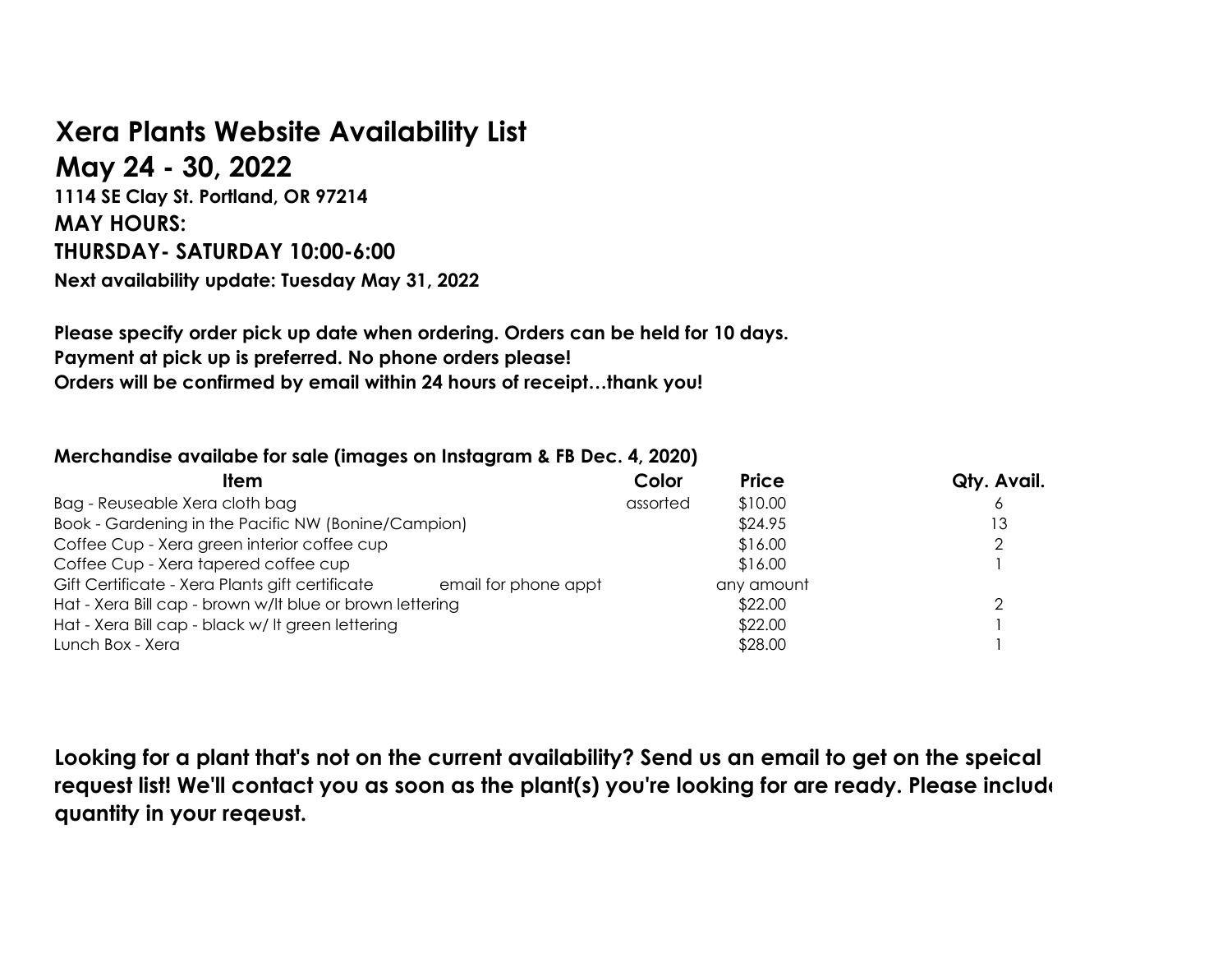| Plant                                     | <b>Type</b>                    | <b>Size</b> | <b>Price</b> | <b>Notes</b>       | Qty. Avail.    |
|-------------------------------------------|--------------------------------|-------------|--------------|--------------------|----------------|
|                                           | <b>WC=West Coast OR=Oregon</b> |             |              |                    |                |
| Abutilon 'Gingerbomb' (Xera)              | sub-shrub                      | 2 gallon    | \$24.00      | some buds          | $\mathbf{2}$   |
| Abutilon megapotamicum                    | sub-shrub                      | 2 gallon    | \$24.00      | some buds          | 6              |
| Abutilon megapotamicum 'Red'              | sub-shrub                      | 2 gallon    | \$24.00      | some buds          | $\overline{2}$ |
| Abutilon 'Searchlight' (Xera)             | sub-shrub                      | 2 gallon    | \$24.00      | some buds          |                |
| Acaena inermis 'Purpurea'                 | perennial                      | 3.5"        | \$4.00       |                    | 54             |
| Acer circinatum (Vine Maple)              | tree OR native                 | 2 gallon    | \$30.00      |                    | 3              |
| Acer glabrum v. douglasii                 | tree OR native                 | 2 gallon    | \$34.00      | $2'$ - $3'$ height | $\overline{2}$ |
| Achillea millefolium                      | perennial OR native            | 3.5"        | \$4.00       |                    | 34             |
| Achillea millefolium 'Salmon Beauty'      | perennial                      | 3.5"        | \$5.00       |                    | 27             |
| Acorus calamus 'Variegatus'               | perennial                      | Square 6"   | \$15.00      |                    | 15             |
| Agapanthus 'Stripes'                      | perennial                      | Square 6"   | \$16.00      |                    | 8              |
| Agapanthus 'Summer Nights'                | perennial                      | Square 6"   | \$16.00      |                    | 8              |
| Agapanthus 'White Profusion'              | perennial                      | Square 6"   | \$16.00      |                    | $\overline{7}$ |
| Allium sikkimense                         | perennial                      | 3.5"        | \$6.00       |                    | 68             |
| Alstroemeria psittacina 'Variegata'       | perennial                      | Square 6"   | \$14.00      |                    | 12             |
| Alstroemeria 'The Third Harmonic'         | perennial                      | Square 6"   | \$14.00      |                    | 19             |
| Antirrhinum sempervirens                  | perennial                      | 3.5"        | \$4.00       | some buds          | 18             |
| Aralia californica                        | perennial OR native            | Square 6"   | \$14.00      |                    | 11             |
| Arbutus menziesii                         | tree OR native                 | Square 6"   | \$18.00      |                    | 31             |
| Arbutus menziesii                         | tree OR native                 | 2 gallon    | \$34.00      |                    | 3              |
| Arbutus unedo                             | tree                           | 2 gallon    | \$30.00      | 18-28" height      | $\overline{7}$ |
| Arctostaphylos 'Austin Griffiths'         | shrub WC native                | Square 6"   | \$18.00      |                    | 16             |
| Arctostaphylos densiflora 'Harmony'       | shrub WC native                | Square 6"   | \$18.00      |                    | 25             |
| Arctostaphylos densiflora 'Howard McMinn' | shrub WC native                | Square 6"   | \$18.00      |                    | 25             |
| Arctostaphylos densiflora Type Form       | shrub WC native                | Square 6"   | \$18.00      |                    | 12             |
| Arctostaphylos hookeri 'James Roof'       | shrub WC native                | Square 6"   | \$18.00      |                    | $\mathbf{1}$   |
| Arctostaphylos hookeri 'Wayside'          | shrub WC native                | Square 6"   | \$18.00      |                    | 12             |
| Arctostaphylos 'Monica'                   | shrub WC native                | Square 6"   | \$18.00      |                    | 8              |
| Arctostaphylos 'Monica'                   | shrub WC native                | 2 gallon    | \$34.00      |                    | $\overline{2}$ |
| Arctostaphylos 'Pajaro Hybrid'            | shrub WC native                | Square 6"   | \$18.00      |                    | 5              |
| Arctostaphylos pumila Grey Leaf Form      | shrub WC native                | Square 6"   | \$20.00      |                    | 14             |
| Arctostaphylos 'Sentinel'                 | shrub WC native                | Square 6"   | \$18.00      |                    | 15             |
| Arctostaphylos 'White Lanterns'           | shrub WC native                | Square 6"   | \$18.00      |                    | 17             |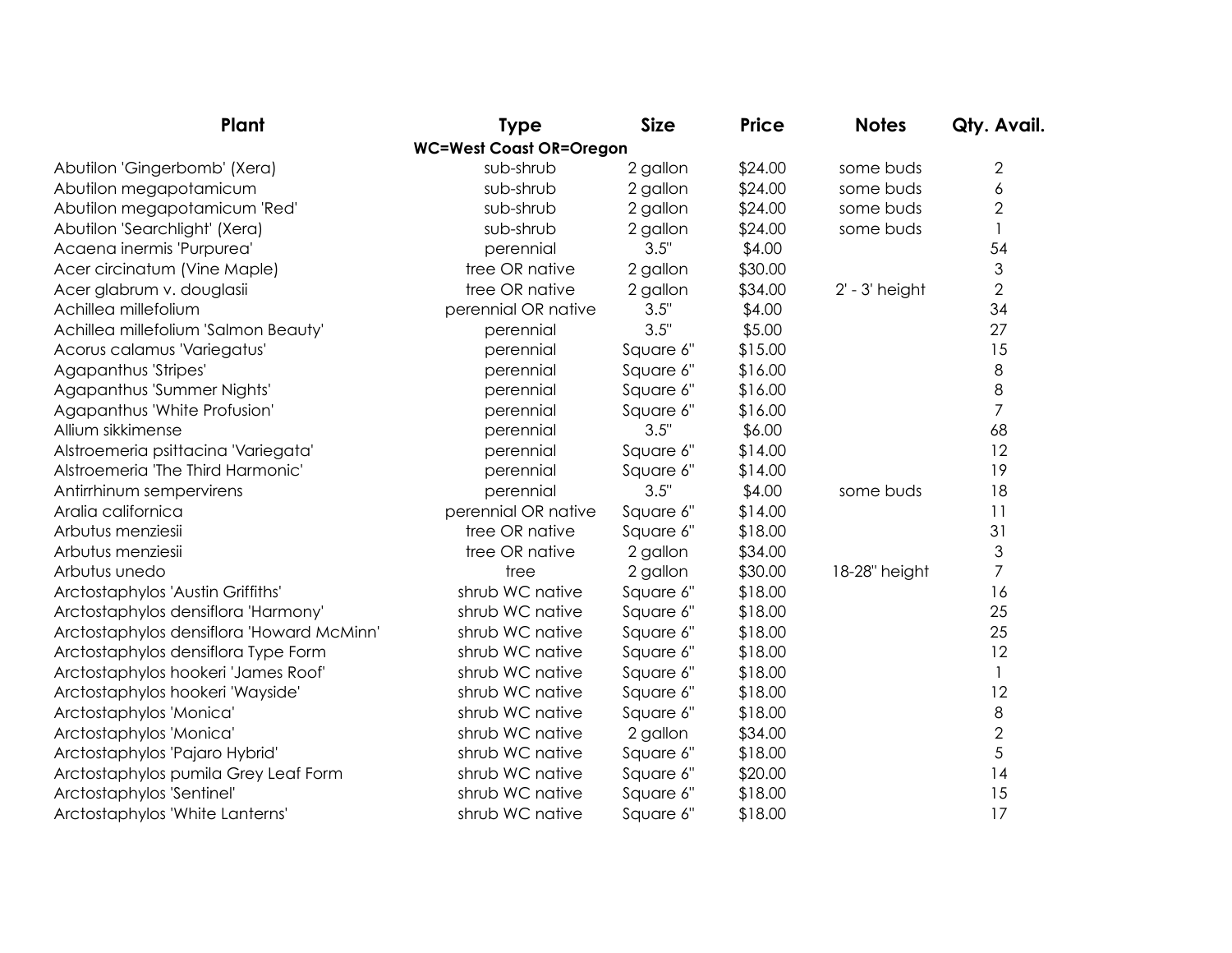| Arisaema taiwanense                        | bulb                | 3.5"      | \$8.00  |                   | 12                       |
|--------------------------------------------|---------------------|-----------|---------|-------------------|--------------------------|
| Artemisia x versicolor 'Seafoam'           | perennial           | Square 6" | \$14.00 |                   | 6                        |
| Asclepias speciosa                         | perennial OR native | Square 6" | \$14.00 |                   | 17                       |
| Azara microphylla Upright Form             | tree                | 2 gallon  | \$34.00 |                   | $\overline{\mathcal{A}}$ |
| Begonia boliviensis 'Santa Cruz Sunset'    | perennial           | Square 6" | \$12.00 | siome buds        | 10                       |
| Bergenia ciliata Large Leaf Form           | perennial           | Square 6" | \$16.00 |                   | 14                       |
| Bergenia ciliata 'Susan Riley'             | perennial           | Square 6" | \$16.00 |                   | 6                        |
| Bolax gummifera (Azorella)                 | perennial           | 3.5"      | \$5.00  |                   | 18                       |
| Brachyglottis greyi                        | shrub               | Square 6" | \$14.00 |                   | 10                       |
| Calamagrostis nutkaensis                   | grass OR native     | 3.5"      | \$6.00  |                   | 11                       |
| Calamintha nepeta 'Montrose White'         | perennial           | 3.5"      | \$4.00  |                   | 54                       |
| Callistemon pityoides 'Excellent'          | shrub               | Square 6" | \$18.00 |                   | $\overline{2}$           |
| Callistemon pityoides Mt. Kosciuszko Form  | shrub               | Square 6" | \$18.00 | small plants      | 12                       |
| Camellia 'Buttermint'                      | shrub               | Square 6" | \$20.00 |                   | $\overline{4}$           |
| Campanula garganica 'Dickson's Gold'       | perennial           | 3.5"      | \$6.00  | some buds         | 15                       |
| Carex comans 'Olive Oil' (Xera)            | grass               | Square 6" | \$12.00 |                   | 16                       |
| Catananche caerulea                        | perennial           | Square 6" | \$10.00 | budded            | 14                       |
| Catananche caerulea 'Alba                  | perennial           | Square 6" | \$10.00 | budded            | 10                       |
| Ceanothus integerrimus                     | shrub OR native     | 2 gallon  | \$30.00 |                   | $\sqrt{5}$               |
| Ceanothus sanguineus                       | shrub OR native     | 2 gallon  | \$30.00 |                   | $\mathbf{2}$             |
| Chamaecyparis lawsoniana 'Somerset'        | shrub               | 2 gallon  | \$30.00 |                   | $\mathfrak{S}$           |
| Chitalpa x tashkentensis 'Morning Cloud'   | tree                | 2 gallon  | \$40.00 | 3' height         | 3                        |
| Choisya 'Goldfingers'                      | shrub               | Square 6" | \$14.00 |                   | 13                       |
| Cistus x bornetianus 'Jester'              | shrub               | Square 6" | \$14.00 | some buds         | $\boldsymbol{6}$         |
| Cistus x canescens 'Albus'                 | shrub               | Square 6" | \$14.00 |                   | 9                        |
| Cistus x dansereaui 'Jenkyn Place'         | shrub               | Square 6" | \$14.00 | budded            | 21                       |
| Cistus x pagei                             | shrub               | Square 6" | \$14.00 | small plants/buds | $\,8\,$                  |
| Claytonia sibirica                         | perennial OR native | 3.5"      | \$4.00  | some buds         | 28                       |
| Cosmos bipinnatus 'Xsenia' (deep rose)     | seasonal            | 3.5"      | \$3.00  |                   | 27                       |
| Crambe maritima                            | perennial           | Square 6" | \$14.00 |                   | 16                       |
| Cupressus sempervirens 'Swane's Golden'    | tree                | 2 gallon  | \$34.00 | 24-30" height     | $\boldsymbol{6}$         |
| Cypella (Phalocallis) coelestis            | perennial           | Square 6" | \$12.00 |                   | $\overline{7}$           |
| Cypella herbertii                          | perennial           | 3.5"      | \$6.00  | budded            | 25                       |
| Danae racemosa                             | perennial           | 2 gallon  | \$45.00 |                   | 6                        |
| Dianthus 'Dainty Dame'                     | perennial           | Square 6" | \$12.00 | buds/flowers      | 1                        |
| Dierama pulcherrimum (Angel's Fishing Rod) | perennial           | 3.5"      | \$8.00  |                   | $\overline{7}$           |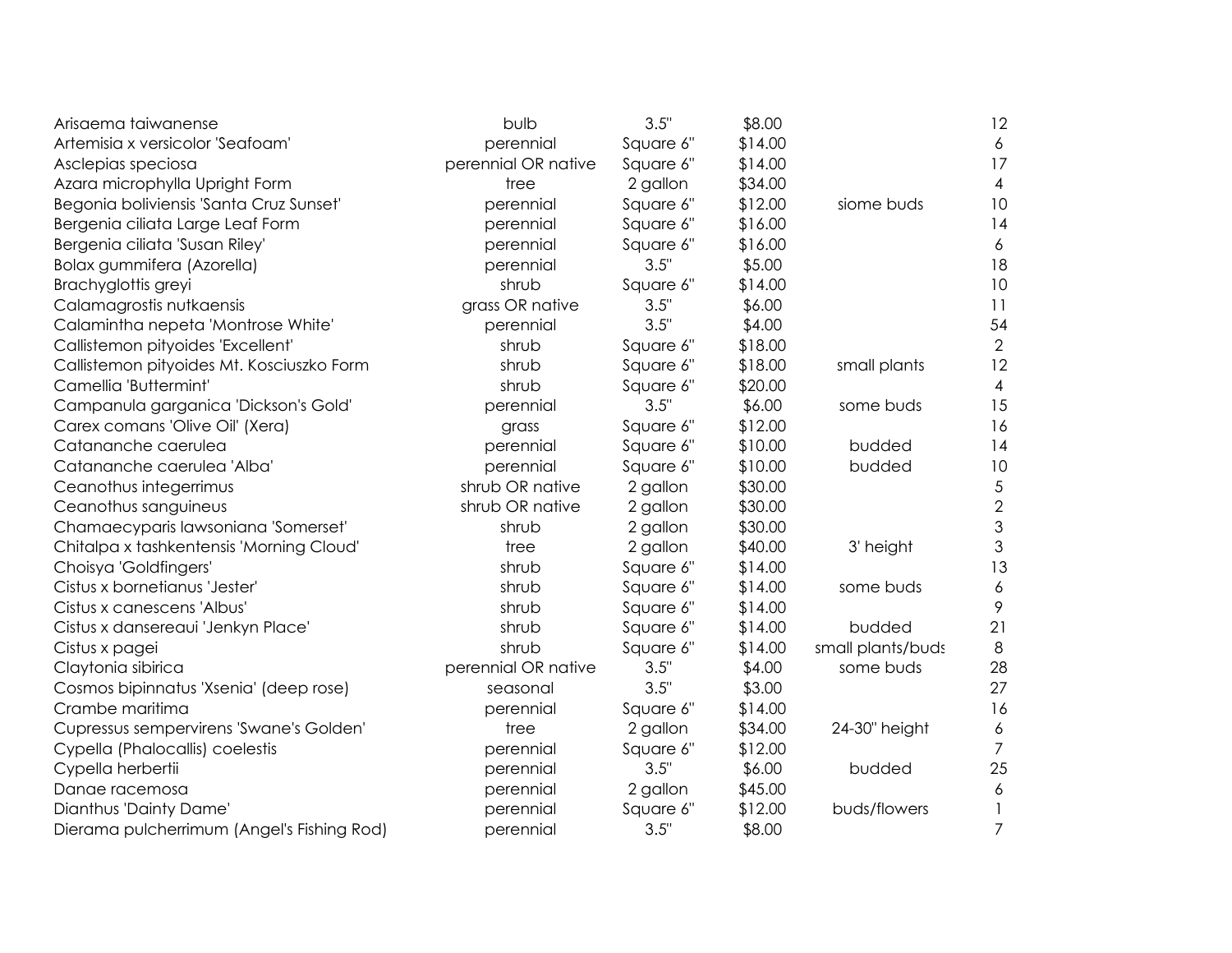| Diplacus grandiflorus                                                                  | shrub WC native     | Square 6" | \$14.00 |              | 10               |
|----------------------------------------------------------------------------------------|---------------------|-----------|---------|--------------|------------------|
| Disporopsis perneyi                                                                    | perennial           | 3.5"      | \$6.00  | buds/flowers | $\mathfrak{Z}$   |
| Echium wildpretii                                                                      | biennial            | 3.5"      | \$6.00  |              | 18               |
| Erica terminalis                                                                       | shrub               | Square 6" | \$14.00 |              | $\mathfrak{S}$   |
| Erigeron glaucus 'White Lights'                                                        | perennial WC native | 3.5"      | \$5.00  |              | 18               |
| Erigeron speciosus                                                                     | perennial OR native | 3.5"      | \$5.00  |              | 18               |
| Erodium chrysanthum                                                                    | perennial           | Square 6" | \$12.00 | buds/flowers | 11               |
| Erodium x variable 'Album'                                                             | perennial           | 3.5"      | \$5.00  | buds/flowers | 18               |
| Eryngium planum                                                                        | perennial           | 3.5"      | \$5.00  |              | 27               |
| Eryngium x tripartitum                                                                 | perennial           | 3.5"      | \$5.00  |              | 15               |
| Eryngium venustum                                                                      | perennial           | Square 6" | \$12.00 |              | $\,8\,$          |
| Eryngium yuccifolium                                                                   | perennial           | Square 6" | \$14.00 |              | $\boldsymbol{6}$ |
| Fargesia dracocephala Long Leaf Form                                                   | bamboo              | 2 gallon  | \$40.00 |              | $\overline{7}$   |
| ^ Formerly sold as Yushania confusa - this is the correct name for this lovely bamboo! |                     |           |         |              |                  |
| Fargesia dracocephala 'Rufa'                                                           | bamboo              | 2 gallon  | \$40.00 | 3'-4' height | 36               |
| Fatshedera lizei 'Annemieke'                                                           | vine                | Square 6" | \$16.00 |              | 9                |
| Festuca californica                                                                    | grass OR native     | 3.5"      | \$4.00  | small plants | 58               |
| Festuca roemeri                                                                        | grass OR native     | 3.5"      | \$4.00  |              | 54               |
| Filipendula palmata 'Variegata'                                                        | perennial           | Square 6" | \$15.00 |              | 4                |
| Fragaria virginiana v. platypetala                                                     | perennial OR native | 3.5"      | \$4.00  | some flowers | 29               |
| Fuchsia 'Campopple'                                                                    | sub-shrub           | Square 6" | \$10.00 |              | 14               |
| Fuchsia 'Dying Embers'                                                                 | sub-shrub           | Square 6" | \$10.00 | small plants | $\,8\,$          |
| Fuchsia 'Golden Gate'                                                                  | sub-shrub           | Square 6" | \$10.00 |              | 8                |
| Fuchsia magellanica 'Aurea'                                                            | sub-shrub           | 2 gallon  | \$20.00 |              | $\mathbf{1}$     |
| Gaura lindheimeri                                                                      | perennial           | 3.5"      | \$4.00  |              | 26               |
| Gaura lindheimeri                                                                      | ;perennial          | Square 6" | \$10.00 |              | 3                |
| Geranium oreganum                                                                      | perennial OR native | Square 6" | \$14.00 |              | 14               |
| Geranium sessiliflorum 'Red Select'                                                    | perennial           | Square 6" | \$12.00 | buds/flowers | $\mathbf{2}$     |
| Gladiolus dalenii 'Bolivian Peach'                                                     | perennial           | Square 6" | \$12.00 |              | 21               |
| Globularia trichosantha                                                                | perennial           | 3.5"      | \$6.00  | some buds    | 6                |
| Grevillea juniperina 'Pink Lady'                                                       | shrub               | Square 6" | \$20.00 |              | $\,8\,$          |
| Hebe 'Blue Mist'                                                                       | shrub               | Square 6" | \$14.00 |              | 17               |
| Hebe glaucophylla 'Korbel Pewter'                                                      | shrub               | Square 6" | \$14.00 |              | 14               |
| Hebe pimelioides 'Quicksilver'                                                         | shrub               | 3.5"      | \$6.00  |              | $\boldsymbol{7}$ |
| Hebe recurva 'Boughton's Silver'                                                       | shrub               | Square 6" | \$14.00 |              | $\overline{7}$   |
| Hebe 'Wingletye'                                                                       | shrub               | 3.5"      | \$6.00  |              | $\overline{4}$   |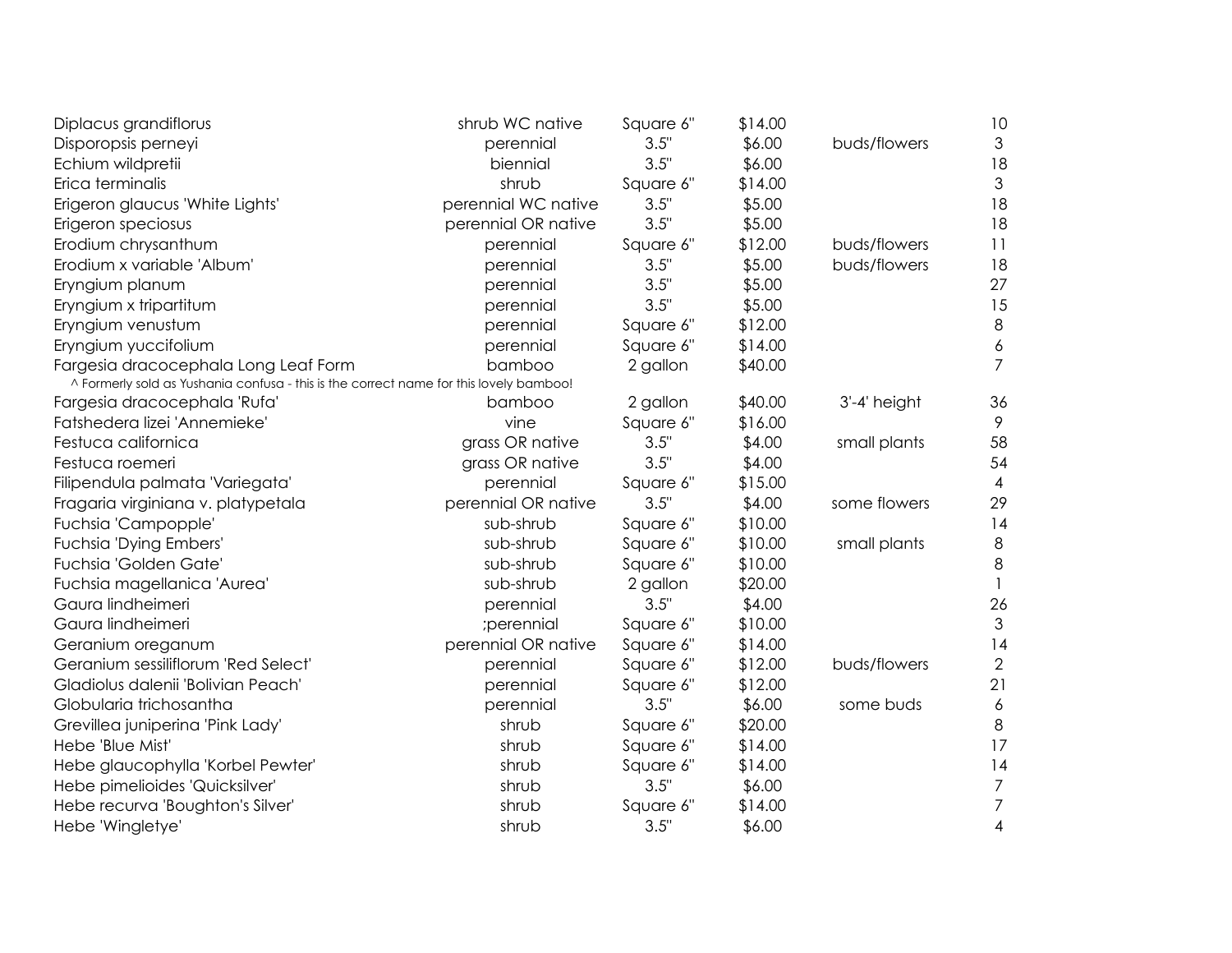| Helenium 'Summer Cinnabar' (Rogerson)         | perennial           | Square 6"      | \$15.00 |                            | 11                       |
|-----------------------------------------------|---------------------|----------------|---------|----------------------------|--------------------------|
| Helianthemum 'Henfield Brilliant'             | perennial           | 3.5"           | \$5.00  |                            | 37                       |
| Helianthemum 'The Bride'                      | perennial           | 3.5"           | \$5.00  | some buds                  | 10                       |
| Heuchera 'Huntsman'                           | perennial           | Square 6"      | \$12.00 | buds/flowers               | 16                       |
| Holodiscus discolor                           | shrub OR native     | Square 6"      | \$14.00 |                            | 15                       |
| Hosta 'Blue Mouse Ears'                       | perennial           | Square 6"      | \$16.00 |                            | 12                       |
| Hosta plantaginea                             | perennial           | Square 6"      | \$15.00 |                            | 13                       |
| Hosta 'White Feather'                         | perennial           | Square 6"      | \$18.00 |                            | 11                       |
| Impatiens omeiana 'Silver Pink'               | perennial           | 3.5"           | \$6.00  |                            | 18                       |
| Jasminum humile 'Revolutum'                   | vine                | 2 gal. Staked  | \$34.00 | buds/flowers               | 34                       |
| Jasminum officinale 'Grandiflorum'            | vine                | Square 6"      | \$18.00 | some buds                  | $\overline{7}$           |
| Jasminum officinale 'Grandiflorum'            | vine                | 5 gal. Staked  | \$50.00 | budded                     | $\overline{2}$           |
| Jasminum parkeri                              | shrub               | Square 6"      | \$18.00 | <b>ouds/fl small plant</b> | $\overline{\mathcal{A}}$ |
| Jovellana violacea                            | sub-shrub           | Square 6"      | \$16.00 |                            | $\,8\,$                  |
| Juncus effusus 'Bay Blue'                     | grass OR native     | Square 6"      | \$12.00 |                            | 24                       |
| Kniphofia 'Lightning Bug' (Xera)              | perennial           | Square 6"      | \$14.00 |                            | $\mathcal{P}$            |
| Kniphofia 'Safranvogel'                       | perennial           | Square 6"      | \$14.00 |                            | 9                        |
| Kniphofia 'Shining Scepter'                   | perennial           | Square 6"      | \$14.00 |                            | $\,8\,$                  |
| Kniphofia thompsonii v. snowdenii             | perennial           | Square 6"      | \$14.00 |                            | $\,8\,$                  |
| Leptinella squalida 'Platt's Black'           | perennial           | 3.5"           | \$4.00  |                            | 18                       |
| Leptospermum namadgiensis                     | shrub               | Square 6"      | \$16.00 |                            | $\boldsymbol{6}$         |
| Ligusticum apiifolium                         | perennial OR native | Square 6"      | \$15.00 |                            | $\mathbf{2}$             |
| Lonicera nitida 'Lemon Beauty'                | shrub               | Square 6"      | \$14.00 |                            | 31                       |
| Lonicera n. 'Lemon Beauty' Topiary (Standard) | shrub               | 2 gal. Topiary | \$40.00 |                            | $\mathbf{2}$             |
| Loropetalum c. 'Zhuzhou Fuchsia'              | shrub               | Square 6"      | \$18.00 |                            | $\overline{4}$           |
| Luzula comosa                                 | grass OR native     | 3.5"           | \$5.00  |                            | 36                       |
| Luzula pilosa 'Igel'                          | grass               | 3.5"           | \$5.00  |                            | 161                      |
| Luzula sylvatica                              | grass               | Square 6"      | \$12.00 |                            | $\overline{4}$           |
| Luzula sylvatica 'Aurea'                      | grass               | Square 6"      | \$12.00 |                            | 3                        |
| Luzula sylvatica 'Marginata'                  | grass               | 3.5"           | \$6.00  |                            | 11                       |
| Luzula sylvatica 'Marginata'                  | grass               | Square 6"      | \$12.00 |                            | 15                       |
| Melianthus major                              | shrub               | Square 6"      | \$18.00 |                            | $\overline{4}$           |
| Molinia caerulea 'Variegata'                  | grass               | 3.5"           | \$6.00  |                            | 50                       |
| Myrtus communis 'Andy's Hardy'                | shrub               | Square 6"      | \$16.00 |                            | 5                        |
| Nepeta cataria 'Citriodora'                   | perennial           | 3.5"           | \$4.00  |                            | 18                       |
| Omphalodes verna 'Alba'                       | perennial           | 3.5"           | \$6.00  |                            | 5                        |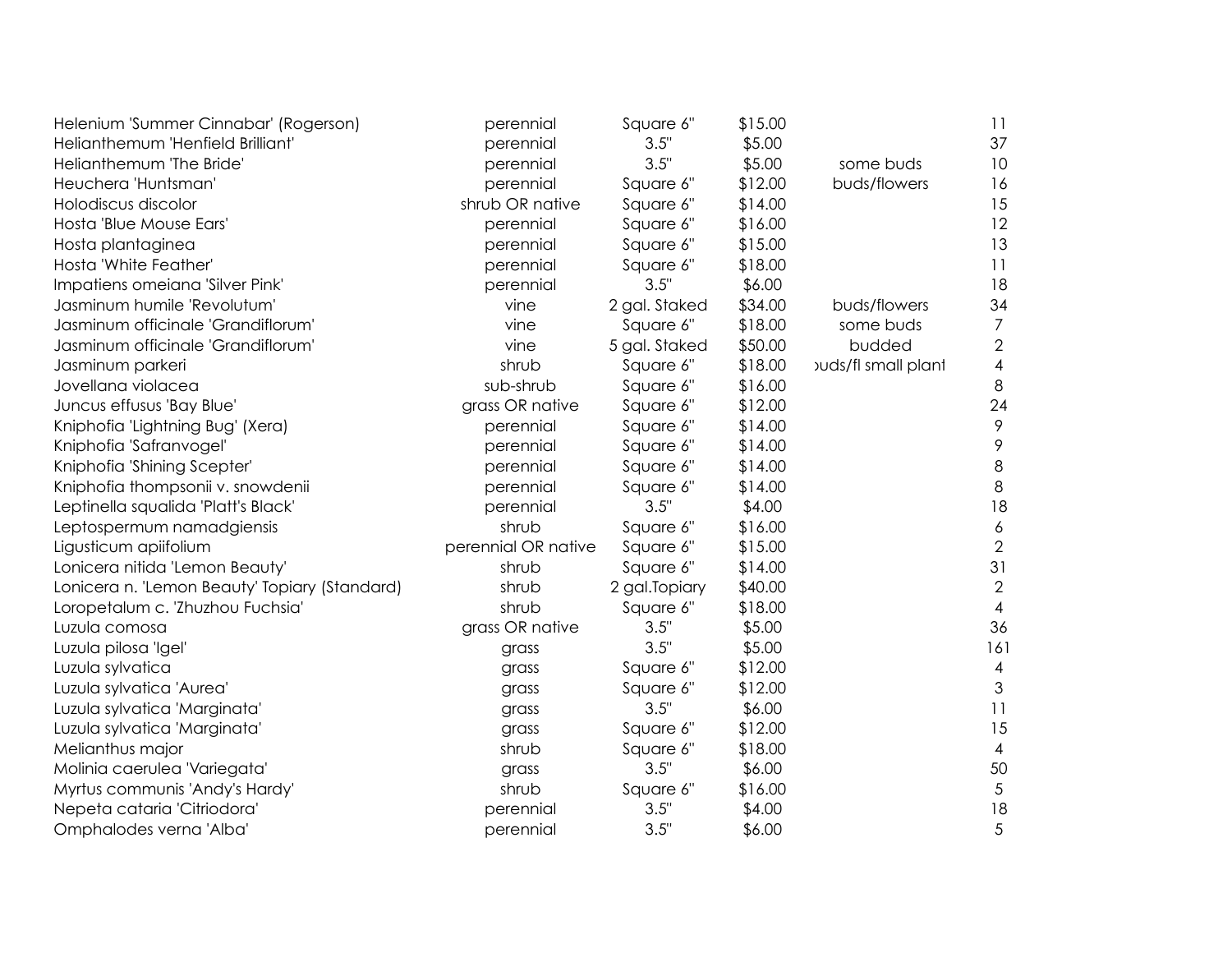| Origanum 'Bristol Cross'                  | perennial           | 3.5"          | \$4.00  |                  | 18                        |
|-------------------------------------------|---------------------|---------------|---------|------------------|---------------------------|
| Origanum 'Bristol Cross'                  | perennial           | Square 6"     | \$10.00 |                  | $\overline{2}$            |
| Osmanthus x burkwoodii                    | shrub               | 2 gallon      | \$34.00 |                  | 5                         |
| Osmanthus heterophyllus 'Akebono'         | shrub               | 2 gallon      | \$34.00 |                  | $\mathfrak{Z}$            |
| Osmanthus x fortunei 'San Jose'           | shrub               | 2 gallon      | \$34.00 |                  | $\boldsymbol{6}$          |
| Oxalis magellanica 'Nelson'               | perennial           | 3.5"          | \$5.00  |                  | 31                        |
| Parahebe catarractae 'Miss Wilmott'       | perennial           | 3.5"          | \$5.00  |                  | 34                        |
| Penstemon 'Enor'                          | perennial           | Square 6"     | \$10.00 |                  | 6                         |
| Philadelphus lewisii 'Snow Velvet'        | shrub WC native     | Square 6"     | \$16.00 | some buds        | $\overline{\mathcal{A}}$  |
| Phlomis aurea                             | shrub               | Square 6"     | \$14.00 |                  |                           |
| Pinus ponderosa v. benthamiana            | tree OR native      | 2 gallon      | \$30.00 | 18" - 24" height | $\ensuremath{\mathsf{3}}$ |
| Pinus sabiniana                           | tree WC native      | 5 gallon      | \$90.00 | 5' height        | $\overline{2}$            |
| Pittosporum tobira 'Green Compact'        | shrub               | Square 6"     | \$16.00 |                  | 15                        |
| Pittosporum tobira 'Tall & Tough'         | shrub               | Square 6"     | \$16.00 | small plants     | $\overline{7}$            |
| Podocarpus lawrencii 'Purple King'        | shrub               | Square 6"     | \$18.00 |                  | 14                        |
| Podophyllum x 'The Giant'                 | perennial           | Square 6"     | \$24.00 |                  | 4                         |
| Polemonium carneum                        | perennial OR native | 3.5"          | \$5.00  |                  | 11                        |
| Polygonatum humile                        | perennial           | 3.5"          | \$6.00  | buds/flowers     | 11                        |
| Polystichum munitum (Sword Ferm)          | fern OR native      | Square 6"     | \$12.00 |                  | $\sqrt{5}$                |
| Pratia 'County Park'                      | perennial           | 3.5"          | \$4.00  | buds/flowers     | 53                        |
| Primula sieboldii 'Ice Princess'          | perennial           | 3.5"          | \$5.00  | past bloom       | $\overline{7}$            |
| Prunella vulgaris v. lanceolata           | perennial OR native | 3.5"          | \$4.00  |                  | $\ensuremath{\mathsf{3}}$ |
| Prunus mume 'Kobai'                       | tree                | 2 gal. Staked | \$45.00 | 4' height        | $\mathfrak{S}$            |
| Rabdosia (Plectranthus) longituba         | perennial           | Square 6"     | \$12.00 |                  | $\sqrt{5}$                |
| Rabdosia (Plectranthus) longituba         | perennial           | 2 gallon      | \$24.00 |                  | $\overline{2}$            |
| Rhazya (Amsonia) orientalis               | perennial           | Square 6"     | \$15.00 | buds/flowers     | $\,8\,$                   |
| Rhodohypoxis baurii 'Venetia'             | perennial           | 3.5"          | \$5.00  | buds/flowers     | 37                        |
| Rosmarinus (Salvia) o. 'Carollina' (Xera) | shrub               | 3.5"          | \$5.00  |                  | 23                        |
| Rosmarinus (Salvia) o. 'Ticonderoga'      | shrub               | 3.5"          | \$5.00  |                  | 11                        |
| Rubus spectabilis 'Golden Ruby'           | shrub OR native     | Square 6"     | \$16.00 |                  | $\mathbf{1}$              |
| Rubus spectabilis 'Golden Ruby'           | shrub OR native     | 2 gallon      | \$30.00 |                  | $\overline{2}$            |
| Salvia x jamensis 'Nachtvlinder'          | perennial           | 3.5"          | \$5.00  |                  | 37                        |
| Salvia barrelieri                         | perennial           | Square 6"     | \$10.00 |                  | $\,8\,$                   |
| Salvia microphylla 'Flower Child'         | perennial           | 3.5"          | \$5.00  |                  | 35                        |
| Salvia microphylla 'La Trinidad Pink'     | perennial           | 3.5"          | \$5.00  |                  | 29                        |
| Salvia microphylla 'Royal Bumble'         | perennial           | 3.5"          | \$5.00  |                  | 21                        |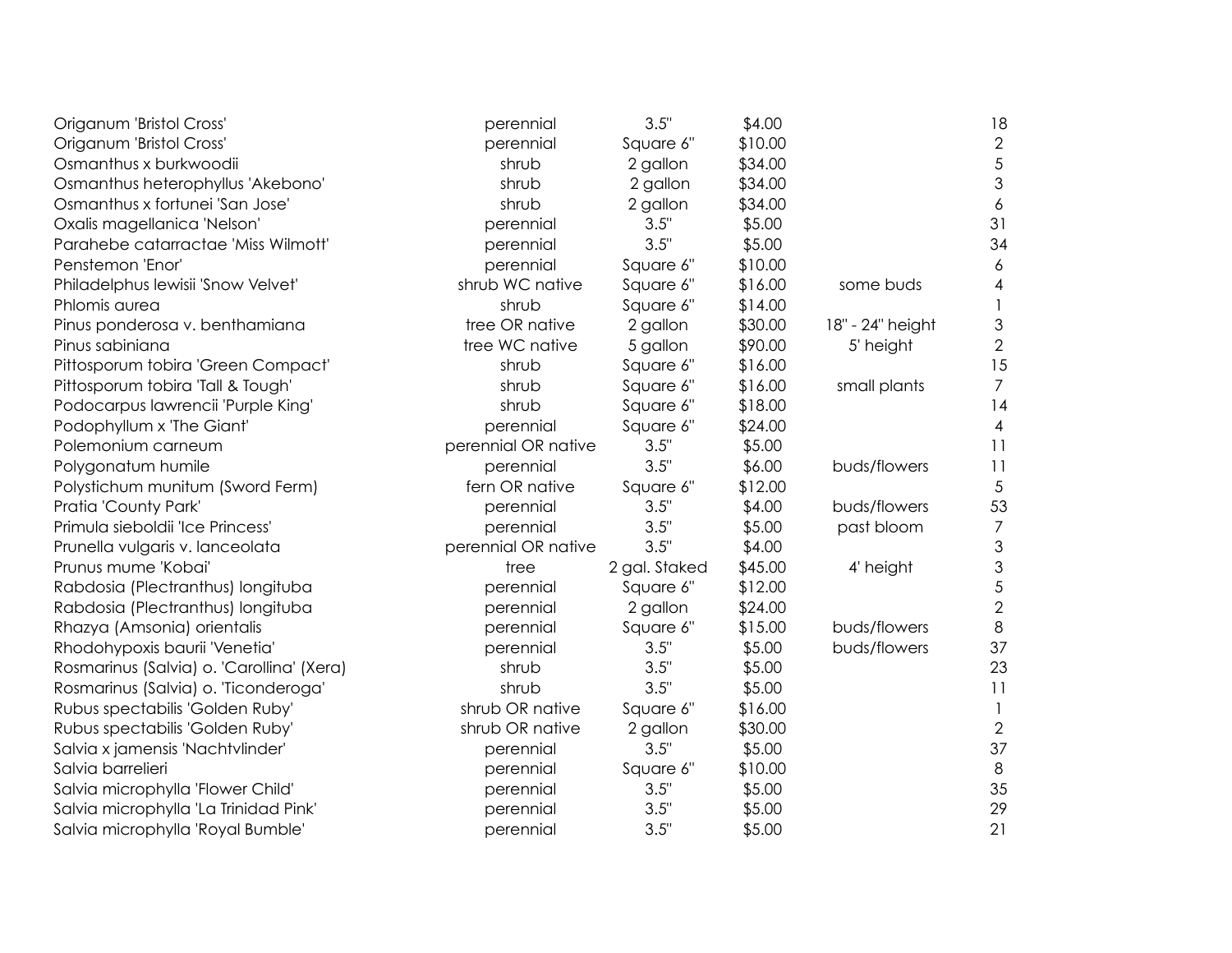| Salvia microphylla 'San Carlos Festival'        | perennial           | Square 6" | \$10.00 |                | 6              |
|-------------------------------------------------|---------------------|-----------|---------|----------------|----------------|
| Salvia 'Nuevo Leon'                             | perennial           | 3.5"      | \$5.00  |                | 22             |
| Sanguisorba tenuifolia 'Korean Snow'            | perennial           | Square 6" | \$15.00 |                | $\overline{7}$ |
| Sanicula crassicaulis                           | perennial OR native | 3.5"      | \$6.00  |                | 12             |
| Saruma henryi                                   | perennial           | Square 6" | \$18.00 | buds/flowers   | 5              |
| Sedum divergens                                 | succulent OR native | 3.5"      | \$4.00  |                | 17             |
| Sedum makinoi 'Ogon'                            | succulent           | 3.5"      | \$4.00  |                | 45             |
| Sedum oregonense McKenzie River                 | succulent OR native | 3.5"      | \$4.00  |                | 18             |
| Selaginella braunii                             | perennial           | 3.5"      | \$8.00  |                | 36             |
| Sesleria 'Campo Azul'                           | grass               | Square 6" | \$12.00 |                | 47             |
| Sidalcea campestris                             | perennial OR native | Square 6" | \$10.00 |                | 6              |
| Silene alpestris 'Flore Pleno'                  | perennial           | 3.5"      | \$6.00  | some buds      | 5              |
| Sisyrinchium bellum 'Rocky Point'               | perennial WC native | 3.5"      | \$5.00  |                |                |
| Sisyrinchium bellum 'Rocky Point'               | perennial WC native | Square 6" | \$10.00 | buds/flowers   | 29             |
| Sisyrinchium 'E.K. Balls'                       | perennial           | 3.5"      | \$5.00  | buds/flowers   | 3              |
| Sisyrinchium idahoense                          | perennial OR native | 3.5"      | \$5.00  | flw spikes     | $\mathbf{2}$   |
| Stachys lavandulifolia                          | perennial           | Square 6" | \$14.00 |                | 4              |
| Stipa gigantea                                  | grass               | Square 6" | \$14.00 |                | 16             |
| Symphoricarpos mollis                           | shrub OR native     | Square 6" | \$14.00 |                | 6              |
| Symphyotrichum (Aster) n. 'Purple Dome'         | perennial           | Square 6" | \$12.00 |                | 16             |
| Symphyotrichum subspicatum 'Sauvie Star' (Xera) | perennial OR native | 3.5"      | \$4.00  |                | 54             |
| Symphyotrichum hallii                           | perennial OR native | 3.5"      | \$4.00  |                | 12             |
| Teucrium fruticans                              | shrub               | Square 6" | \$14.00 | some buds/flws | $\,8\,$        |
| Trachelospermum asiaticum 'Red Top'             | vine                | Square 6" | \$18.00 |                | 17             |
| Trachelospermum asiaticum 'Shirofu Chirimen'    | vine                | 3.5"      | \$8.00  |                | 11             |
| Tricyrtis formosana 'Blu Shing Toad'            | perennial           | 3.5"      | \$6.00  |                | 11             |
| Tulbaghia natalensis                            | perennial           | 3.5"      | \$6.00  | buds/flowers   | 18             |
| Uncinia strictissima                            | grass               | Square 6" | \$12.00 |                | $\,8\,$        |
| Vancouveria chrysantha                          | perennial OR native | 3.5"      | \$6.00  |                | 18             |
| Veronicastrum virginicum 'Adoration'            | perennial           | Square 6" | \$16.00 |                | 13             |
| Veronicastrum virginicum 'Album'                | perennial           | Square 6" | \$16.00 |                | 8              |
| Viola 'Chantreyland' (orange)                   | seasonal            | 3.5"      | \$3.00  | buds/flowers   | 14             |
| Viola Clear Crystals 'Light Blue'               | seasonal            | 3.5"      | \$3.00  | buds/flowers   | 15             |
| Viola Sorbet 'Pink Halo'                        | seasonal            | 3.5"      | \$3.00  | buds/flowers   | 4              |
| Viola 'Tiger Eye'                               | seasonal            | 3.5"      | \$3.00  | buds/flowers   | 4              |
| Viola 'Ultima Morpho' mix                       | seasonal            | 3.5"      | \$3.00  | buds/flowers   | 5              |